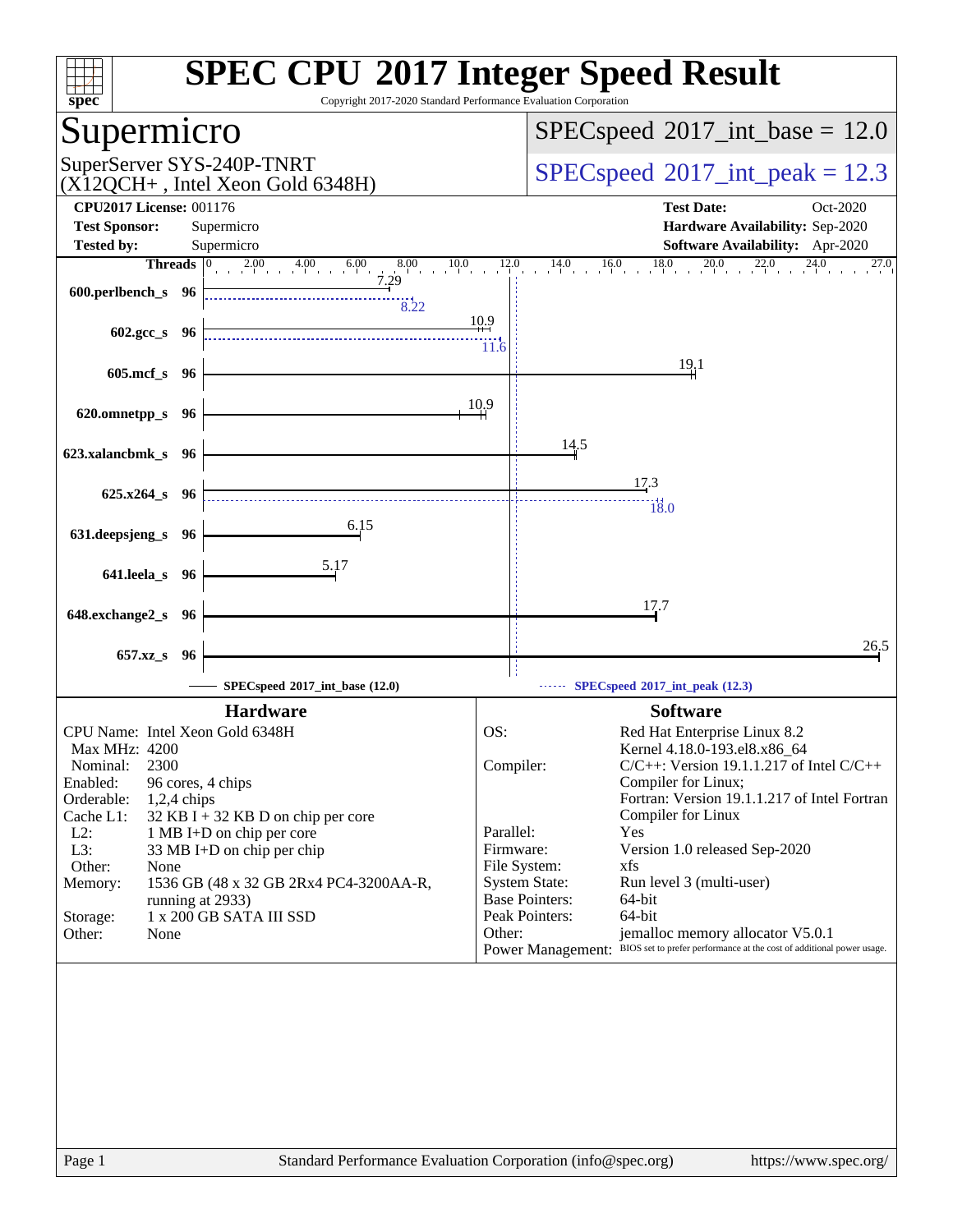

Copyright 2017-2020 Standard Performance Evaluation Corporation

#### Supermicro

#### $SPECspeed^{\circ}2017\_int\_base = 12.0$  $SPECspeed^{\circ}2017\_int\_base = 12.0$

 $(X12OCH+$ , Intel Xeon Gold 6348H)

SuperServer SYS-240P-TNRT  $SPEC speed^{\circ}2017$  int peak = 12.3

**[CPU2017 License:](http://www.spec.org/auto/cpu2017/Docs/result-fields.html#CPU2017License)** 001176 **[Test Date:](http://www.spec.org/auto/cpu2017/Docs/result-fields.html#TestDate)** Oct-2020 **[Test Sponsor:](http://www.spec.org/auto/cpu2017/Docs/result-fields.html#TestSponsor)** Supermicro **[Hardware Availability:](http://www.spec.org/auto/cpu2017/Docs/result-fields.html#HardwareAvailability)** Sep-2020 **[Tested by:](http://www.spec.org/auto/cpu2017/Docs/result-fields.html#Testedby)** Supermicro **[Software Availability:](http://www.spec.org/auto/cpu2017/Docs/result-fields.html#SoftwareAvailability)** Apr-2020

#### **[Results Table](http://www.spec.org/auto/cpu2017/Docs/result-fields.html#ResultsTable)**

|                                             | <b>Base</b>    |                |       |                |       |                | <b>Peak</b> |                |                |              |                |              |                |              |
|---------------------------------------------|----------------|----------------|-------|----------------|-------|----------------|-------------|----------------|----------------|--------------|----------------|--------------|----------------|--------------|
| <b>Benchmark</b>                            | <b>Threads</b> | <b>Seconds</b> | Ratio | <b>Seconds</b> | Ratio | <b>Seconds</b> | Ratio       | <b>Threads</b> | <b>Seconds</b> | <b>Ratio</b> | <b>Seconds</b> | <b>Ratio</b> | <b>Seconds</b> | <b>Ratio</b> |
| 600.perlbench s                             | 96             | 243            | 7.31  | 244            | 7.29  | 244            | 7.27        | 96             | 216            | 8.22         | 217            | 8.20         | 216            | 8.22         |
| $602.\text{sec}\_\text{s}$                  | 96             | 370            | 10.8  | 355            | 11.2  | 364            | 10.9        | 96             | 343            | 11.6         | 342            | 11.7         | 342            | 11.6         |
| $605$ .mcf s                                | 96             | 247            | 19.1  | 247            | 19.1  | 245            | 19.3        | 96             | 247            | <b>19.1</b>  | 247            | 19.1         | 245            | 19.3         |
| 620.omnetpp_s                               | 96             | 163            | 10.0  | 150            | 10.9  | 147            | 11.1        | 96             | 163            | 10.0         | 150            | <b>10.9</b>  | 147            | 11.1         |
| 623.xalancbmk s                             | 96             | 97.1           | 14.6  | 97.6           | 14.5  | 97.5           | 14.5        | 96             | 97.1           | 14.6         | 97.6           | 14.5         | 97.5           | 14.5         |
| 625.x264 s                                  | 96             | 102            | 17.4  | 102            | 17.3  | 102            | 17.3        | 96             | 98.0           | 18.0         | 98.1           | <b>18.0</b>  | 99.1           | 17.8         |
| 631.deepsjeng_s                             | 96             | 233            | 6.15  | 233            | 6.15  | 233            | 6.15        | 96             | 233            | 6.15         | 233            | 6.15         | 233            | 6.15         |
| 641.leela s                                 | 96             | 330            | 5.17  | 330            | 5.17  | 330            | 5.17        | 96             | 330            | 5.17         | 330            | 5.17         | 330            | 5.17         |
| 648.exchange2_s                             | 96             | 166            | 17.7  | 166            | 17.7  | 166            | 17.7        | 96             | 166            | 17.7         | 166            | 17.7         | <u>166</u>     | 17.7         |
| $657.xz$ s                                  | 96             | 234            | 26.5  | 234            | 26.5  | 234            | 26.5        | 96             | 234            | 26.5         | 234            | 26.5         | 234            | 26.5         |
| $SPEC speed^{\circ}2017$ int base =<br>12.0 |                |                |       |                |       |                |             |                |                |              |                |              |                |              |

**[SPECspeed](http://www.spec.org/auto/cpu2017/Docs/result-fields.html#SPECspeed2017intpeak)[2017\\_int\\_peak =](http://www.spec.org/auto/cpu2017/Docs/result-fields.html#SPECspeed2017intpeak) 12.3**

Results appear in the [order in which they were run.](http://www.spec.org/auto/cpu2017/Docs/result-fields.html#RunOrder) Bold underlined text [indicates a median measurement](http://www.spec.org/auto/cpu2017/Docs/result-fields.html#Median).

#### **[Compiler Notes](http://www.spec.org/auto/cpu2017/Docs/result-fields.html#CompilerNotes)**

The inconsistent Compiler version information under Compiler Version section is due to a discrepancy in Intel Compiler. The correct version of C/C++ compiler is: Version 19.1.1.217 Build 20200306 Compiler for Linux The correct version of Fortran compiler is: Version 19.1.1.217 Build 20200306 Compiler for Linux

#### **[Operating System Notes](http://www.spec.org/auto/cpu2017/Docs/result-fields.html#OperatingSystemNotes)**

Stack size set to unlimited using "ulimit -s unlimited"

#### **[Environment Variables Notes](http://www.spec.org/auto/cpu2017/Docs/result-fields.html#EnvironmentVariablesNotes)**

```
Environment variables set by runcpu before the start of the run:
KMP AFFINITY = "granularity=fine, scatter"
LD_LIBRARY_PATH = "/home/cpu2017/lib/intel64:/home/cpu2017/je5.0.1-64"
MALLOC_CONF = "retain:true"
OMP_STACKSIZE = "192M"
```
#### **[General Notes](http://www.spec.org/auto/cpu2017/Docs/result-fields.html#GeneralNotes)**

 Binaries compiled on a system with 1x Intel Core i9-7980XE CPU + 64GB RAM memory using Redhat Enterprise Linux 8.0 Transparent Huge Pages enabled by default Prior to runcpu invocation Filesystem page cache synced and cleared with:<br>sync: echo 3> /proc/sys/vm/drop\_caches /proc/sys/vm/drop\_caches

**(Continued on next page)**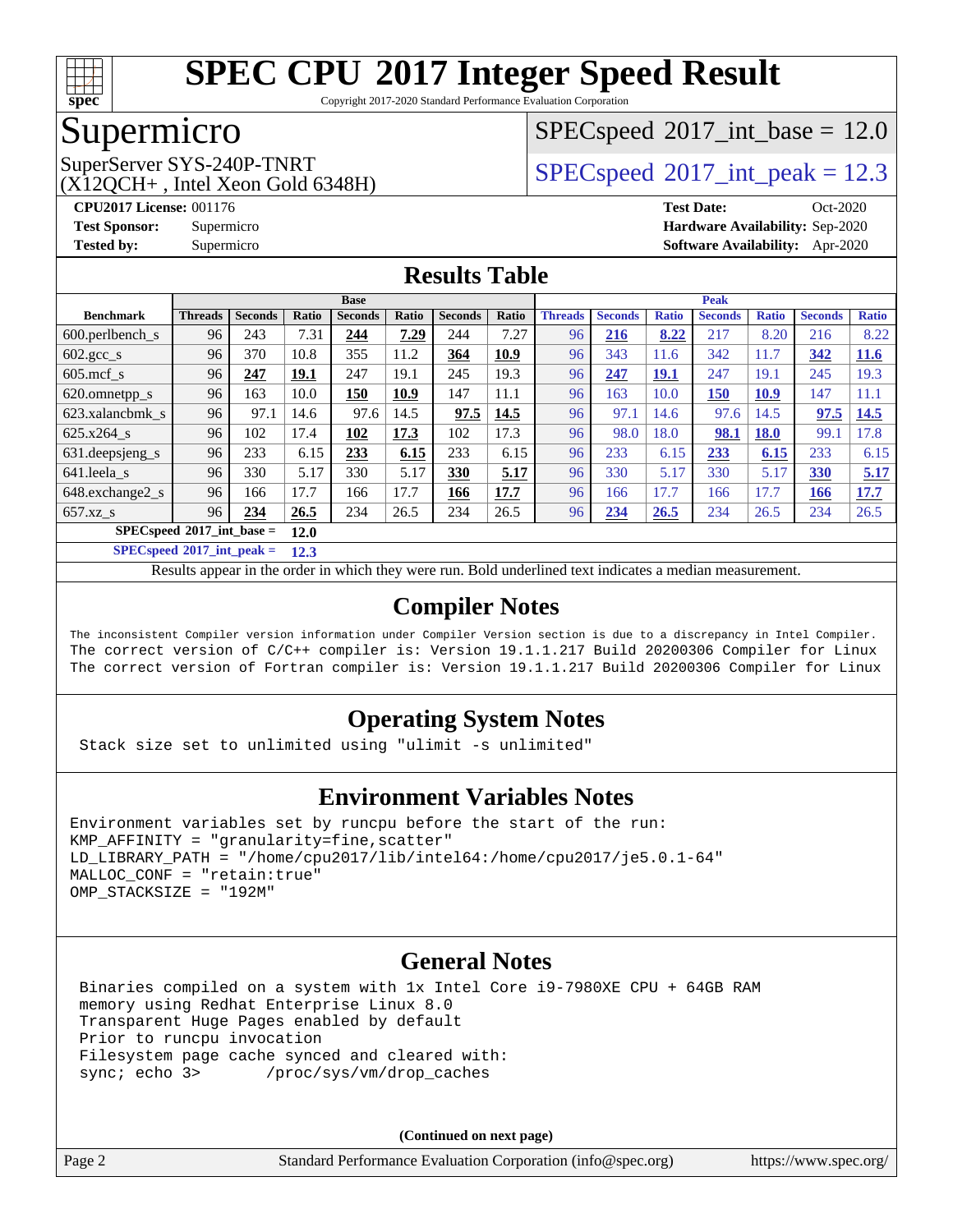

Copyright 2017-2020 Standard Performance Evaluation Corporation

#### Supermicro

 $SPECspeed^{\circ}2017\_int\_base = 12.0$  $SPECspeed^{\circ}2017\_int\_base = 12.0$ 

(X12QCH+ , Intel Xeon Gold 6348H)

SuperServer SYS-240P-TNRT  $SPEC speed^{\circ}2017$  int peak = 12.3

**[Tested by:](http://www.spec.org/auto/cpu2017/Docs/result-fields.html#Testedby)** Supermicro **[Software Availability:](http://www.spec.org/auto/cpu2017/Docs/result-fields.html#SoftwareAvailability)** Apr-2020

**[CPU2017 License:](http://www.spec.org/auto/cpu2017/Docs/result-fields.html#CPU2017License)** 001176 **[Test Date:](http://www.spec.org/auto/cpu2017/Docs/result-fields.html#TestDate)** Oct-2020 **[Test Sponsor:](http://www.spec.org/auto/cpu2017/Docs/result-fields.html#TestSponsor)** Supermicro **[Hardware Availability:](http://www.spec.org/auto/cpu2017/Docs/result-fields.html#HardwareAvailability)** Sep-2020

#### **[General Notes \(Continued\)](http://www.spec.org/auto/cpu2017/Docs/result-fields.html#GeneralNotes)**

 NA: The test sponsor attests, as of date of publication, that CVE-2017-5754 (Meltdown) is mitigated in the system as tested and documented. Yes: The test sponsor attests, as of date of publication, that CVE-2017-5753 (Spectre variant 1) is mitigated in the system as tested and documented. Yes: The test sponsor attests, as of date of publication, that CVE-2017-5715 (Spectre variant 2) is mitigated in the system as tested and documented. jemalloc, a general purpose malloc implementation built with the RedHat Enterprise 7.5, and the system compiler gcc 4.8.5 sources available from jemalloc.net or<https://github.com/jemalloc/jemalloc/releases> **[Platform Notes](http://www.spec.org/auto/cpu2017/Docs/result-fields.html#PlatformNotes)** BIOS Settings: Power Technology = Custom Power Performance Tuning = BIOS Controls EPB ENERGY\_PERF\_BIAS\_CFG mode = Performance Hyper-Threading = Disable Stale AtoS = Disable Patrol Scrub = Disable Sysinfo program /home/cpu2017/bin/sysinfo Rev: r6365 of 2019-08-21 295195f888a3d7edb1e6e46a485a0011 running on X12QCH-01 Sat Oct 3 23:45:21 2020 SUT (System Under Test) info as seen by some common utilities. For more information on this section, see <https://www.spec.org/cpu2017/Docs/config.html#sysinfo> From /proc/cpuinfo model name : Intel(R) Xeon(R) Gold 6348H CPU @ 2.30GHz 4 "physical id"s (chips) 96 "processors" cores, siblings (Caution: counting these is hw and system dependent. The following excerpts from /proc/cpuinfo might not be reliable. Use with caution.) cpu cores : 24 siblings : 24 physical 0: cores 0 1 2 3 4 5 8 9 10 11 12 13 16 17 18 19 20 21 24 25 26 27 28 29 physical 1: cores 0 1 2 3 4 5 8 9 10 11 12 13 16 17 18 19 20 21 24 25 26 27 28 29 physical 2: cores 0 1 2 3 4 5 8 9 10 11 12 13 16 17 18 19 20 21 24 25 26 27 28 29 physical 3: cores 0 1 2 3 4 5 8 9 10 11 12 13 16 17 18 19 20 21 24 25 26 27 28 29 From lscpu: Architecture: x86\_64 CPU op-mode(s): 32-bit, 64-bit Byte Order: Little Endian CPU(s): 96 **(Continued on next page)**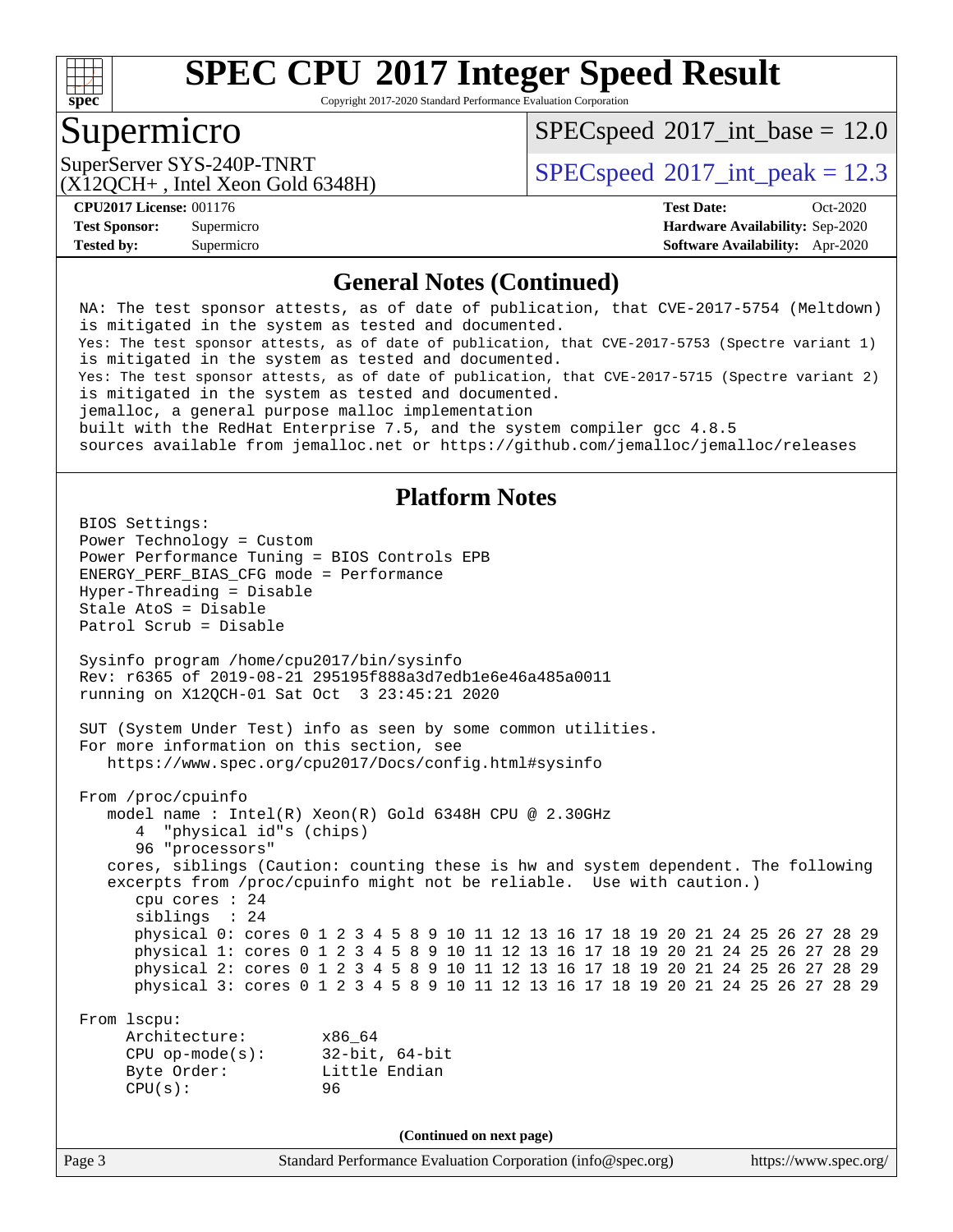

Copyright 2017-2020 Standard Performance Evaluation Corporation

 $SPECspeed^{\circledcirc}2017\_int\_base = 12.0$  $SPECspeed^{\circledcirc}2017\_int\_base = 12.0$ 

Supermicro<br>SuperServer SYS-240P-TNRT (X12QCH+ , Intel Xeon Gold 6348H)

On-line CPU(s) list: 0-95

 $SPECspeed^{\circ}2017\_int\_peak = 12.3$  $SPECspeed^{\circ}2017\_int\_peak = 12.3$ 

**[CPU2017 License:](http://www.spec.org/auto/cpu2017/Docs/result-fields.html#CPU2017License)** 001176 **[Test Date:](http://www.spec.org/auto/cpu2017/Docs/result-fields.html#TestDate)** Oct-2020 **[Test Sponsor:](http://www.spec.org/auto/cpu2017/Docs/result-fields.html#TestSponsor)** Supermicro **[Hardware Availability:](http://www.spec.org/auto/cpu2017/Docs/result-fields.html#HardwareAvailability)** Sep-2020 **[Tested by:](http://www.spec.org/auto/cpu2017/Docs/result-fields.html#Testedby)** Supermicro **[Software Availability:](http://www.spec.org/auto/cpu2017/Docs/result-fields.html#SoftwareAvailability)** Apr-2020

#### **[Platform Notes \(Continued\)](http://www.spec.org/auto/cpu2017/Docs/result-fields.html#PlatformNotes)**

| Thread(s) per core:                                                                            | $\mathbf{1}$                                                                                                                                                                                                                                                                                                                                                                                                                                                                                                                                                                                                                                                                                                                                                                                                                                                                                                                                |
|------------------------------------------------------------------------------------------------|---------------------------------------------------------------------------------------------------------------------------------------------------------------------------------------------------------------------------------------------------------------------------------------------------------------------------------------------------------------------------------------------------------------------------------------------------------------------------------------------------------------------------------------------------------------------------------------------------------------------------------------------------------------------------------------------------------------------------------------------------------------------------------------------------------------------------------------------------------------------------------------------------------------------------------------------|
| $Core(s)$ per socket:                                                                          | 24                                                                                                                                                                                                                                                                                                                                                                                                                                                                                                                                                                                                                                                                                                                                                                                                                                                                                                                                          |
| Socket(s):                                                                                     | 4                                                                                                                                                                                                                                                                                                                                                                                                                                                                                                                                                                                                                                                                                                                                                                                                                                                                                                                                           |
| NUMA $node(s):$                                                                                | 4                                                                                                                                                                                                                                                                                                                                                                                                                                                                                                                                                                                                                                                                                                                                                                                                                                                                                                                                           |
| Vendor ID:                                                                                     | GenuineIntel                                                                                                                                                                                                                                                                                                                                                                                                                                                                                                                                                                                                                                                                                                                                                                                                                                                                                                                                |
| CPU family:                                                                                    | 6                                                                                                                                                                                                                                                                                                                                                                                                                                                                                                                                                                                                                                                                                                                                                                                                                                                                                                                                           |
| Model:                                                                                         | 85                                                                                                                                                                                                                                                                                                                                                                                                                                                                                                                                                                                                                                                                                                                                                                                                                                                                                                                                          |
| Model name:                                                                                    | $Intel(R)$ Xeon $(R)$ Gold 6348H CPU @ 2.30GHz                                                                                                                                                                                                                                                                                                                                                                                                                                                                                                                                                                                                                                                                                                                                                                                                                                                                                              |
| Stepping:                                                                                      | 11                                                                                                                                                                                                                                                                                                                                                                                                                                                                                                                                                                                                                                                                                                                                                                                                                                                                                                                                          |
| CPU MHz:                                                                                       | 2416.011                                                                                                                                                                                                                                                                                                                                                                                                                                                                                                                                                                                                                                                                                                                                                                                                                                                                                                                                    |
| $CPU$ max $MHz$ :                                                                              | 4200.0000                                                                                                                                                                                                                                                                                                                                                                                                                                                                                                                                                                                                                                                                                                                                                                                                                                                                                                                                   |
| CPU min MHz:                                                                                   | 1000.0000                                                                                                                                                                                                                                                                                                                                                                                                                                                                                                                                                                                                                                                                                                                                                                                                                                                                                                                                   |
| BogoMIPS:                                                                                      | 4600.00                                                                                                                                                                                                                                                                                                                                                                                                                                                                                                                                                                                                                                                                                                                                                                                                                                                                                                                                     |
| Virtualization:                                                                                | $VT - x$                                                                                                                                                                                                                                                                                                                                                                                                                                                                                                                                                                                                                                                                                                                                                                                                                                                                                                                                    |
| L1d cache:                                                                                     | 32K                                                                                                                                                                                                                                                                                                                                                                                                                                                                                                                                                                                                                                                                                                                                                                                                                                                                                                                                         |
| Lli cache:                                                                                     | 32K                                                                                                                                                                                                                                                                                                                                                                                                                                                                                                                                                                                                                                                                                                                                                                                                                                                                                                                                         |
| $L2$ cache:                                                                                    | 1024K                                                                                                                                                                                                                                                                                                                                                                                                                                                                                                                                                                                                                                                                                                                                                                                                                                                                                                                                       |
| $L3$ cache:                                                                                    | 33792K                                                                                                                                                                                                                                                                                                                                                                                                                                                                                                                                                                                                                                                                                                                                                                                                                                                                                                                                      |
| NUMA $node0$ $CPU(s):$                                                                         | $0 - 23$                                                                                                                                                                                                                                                                                                                                                                                                                                                                                                                                                                                                                                                                                                                                                                                                                                                                                                                                    |
| NUMA $node1$ $CPU(s)$ :                                                                        | $24 - 47$                                                                                                                                                                                                                                                                                                                                                                                                                                                                                                                                                                                                                                                                                                                                                                                                                                                                                                                                   |
| NUMA $node2$ $CPU(s):$                                                                         | $48 - 71$                                                                                                                                                                                                                                                                                                                                                                                                                                                                                                                                                                                                                                                                                                                                                                                                                                                                                                                                   |
| NUMA node3 CPU(s):                                                                             | $72 - 95$                                                                                                                                                                                                                                                                                                                                                                                                                                                                                                                                                                                                                                                                                                                                                                                                                                                                                                                                   |
| Flaqs:<br>flush_l1d arch_capabilities                                                          | fpu vme de pse tsc msr pae mce cx8 apic sep mtrr pge mca cmov<br>pat pse36 clflush dts acpi mmx fxsr sse sse2 ss ht tm pbe syscall nx pdpelgb rdtscp<br>lm constant_tsc art arch_perfmon pebs bts rep_good nopl xtopology nonstop_tsc cpuid<br>aperfmperf pni pclmulqdq dtes64 monitor ds_cpl vmx smx est tm2 ssse3 sdbg fma cx16<br>xtpr pdcm pcid dca sse4_1 sse4_2 x2apic movbe popcnt tsc_deadline_timer aes xsave<br>avx f16c rdrand lahf_lm abm 3dnowprefetch cpuid_fault epb cat_13 cdp_13<br>invpcid_single intel_ppin ssbd mba ibrs ibpb stibp ibrs_enhanced tpr_shadow vnmi<br>flexpriority ept vpid fsgsbase tsc_adjust bmil hle avx2 smep bmi2 erms invpcid rtm<br>cqm mpx rdt_a avx512f avx512dq rdseed adx smap clflushopt clwb intel_pt avx512cd<br>avx512bw avx512vl xsaveopt xsavec xgetbvl xsaves cqm_llc cqm_occup_llc cqm_mbm_total<br>cqm_mbm_local avx512_bf16 dtherm ida arat pln pts pku ospke avx512_vnni md_clear |
| /proc/cpuinfo cache data<br>cache size $: 33792$ KB                                            |                                                                                                                                                                                                                                                                                                                                                                                                                                                                                                                                                                                                                                                                                                                                                                                                                                                                                                                                             |
| physical chip.<br>available: 4 nodes (0-3)<br>node 0 size: 385606 MB<br>node 0 free: 384158 MB | From numactl --hardware WARNING: a numactl 'node' might or might not correspond to a<br>node 0 cpus: 0 1 2 3 4 5 6 7 8 9 10 11 12 13 14 15 16 17 18 19 20 21 22 23                                                                                                                                                                                                                                                                                                                                                                                                                                                                                                                                                                                                                                                                                                                                                                          |

**(Continued on next page)**

node 1 cpus: 24 25 26 27 28 29 30 31 32 33 34 35 36 37 38 39 40 41 42 43 44 45 46 47

node 1 size: 387066 MB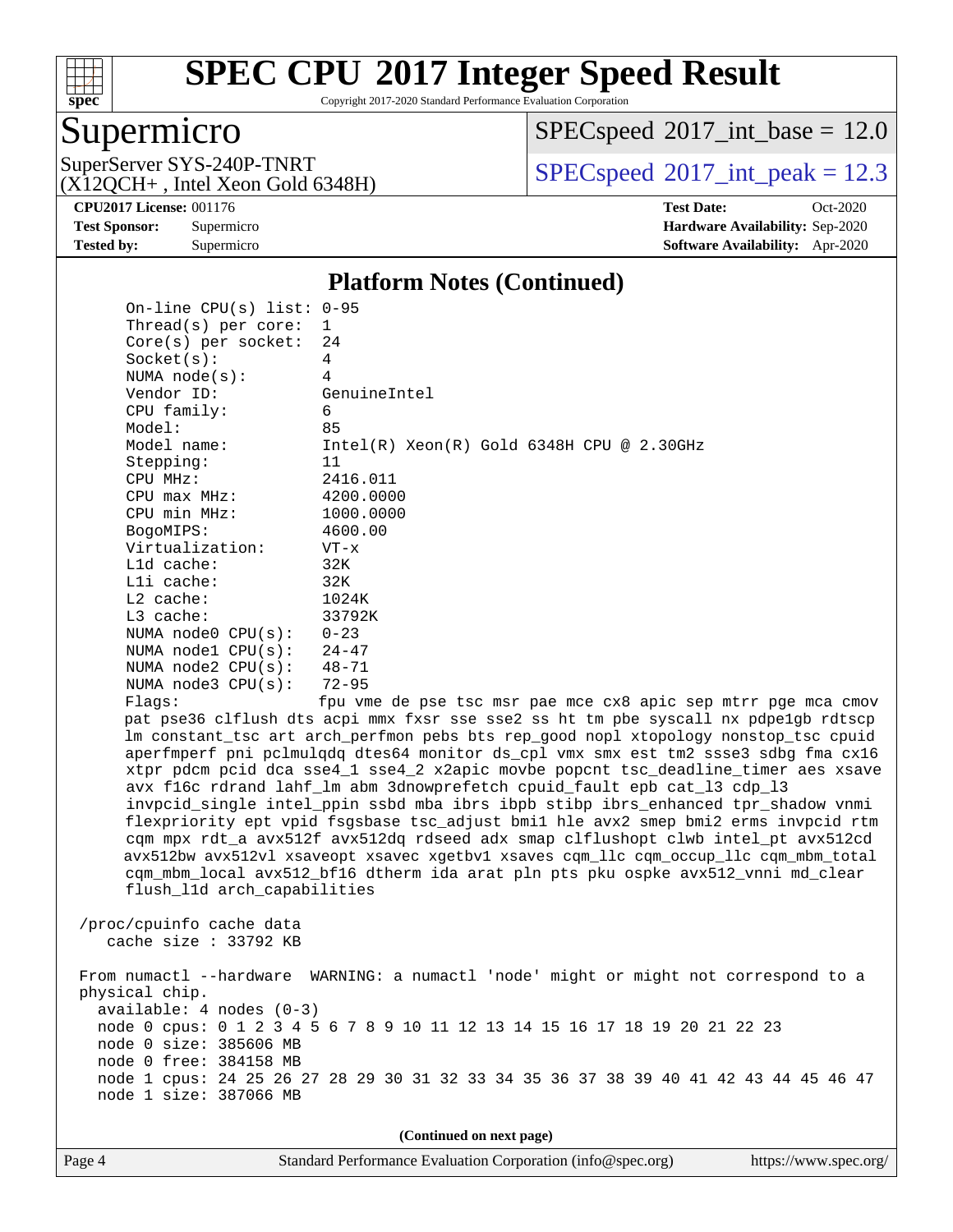

Copyright 2017-2020 Standard Performance Evaluation Corporation

#### Supermicro

 $SPECspeed^{\circ}2017\_int\_base = 12.0$  $SPECspeed^{\circ}2017\_int\_base = 12.0$ 

(X12QCH+ , Intel Xeon Gold 6348H)

SuperServer SYS-240P-TNRT <br> $SPEC speed^{\circ}2017$ \_int\_peak = 12.3

**[Tested by:](http://www.spec.org/auto/cpu2017/Docs/result-fields.html#Testedby)** Supermicro **[Software Availability:](http://www.spec.org/auto/cpu2017/Docs/result-fields.html#SoftwareAvailability)** Apr-2020

**[CPU2017 License:](http://www.spec.org/auto/cpu2017/Docs/result-fields.html#CPU2017License)** 001176 **[Test Date:](http://www.spec.org/auto/cpu2017/Docs/result-fields.html#TestDate)** Oct-2020 **[Test Sponsor:](http://www.spec.org/auto/cpu2017/Docs/result-fields.html#TestSponsor)** Supermicro **[Hardware Availability:](http://www.spec.org/auto/cpu2017/Docs/result-fields.html#HardwareAvailability)** Sep-2020

#### **[Platform Notes \(Continued\)](http://www.spec.org/auto/cpu2017/Docs/result-fields.html#PlatformNotes)**

 node 1 free: 386819 MB node 2 cpus: 48 49 50 51 52 53 54 55 56 57 58 59 60 61 62 63 64 65 66 67 68 69 70 71 node 2 size: 387038 MB node 2 free: 386715 MB node 3 cpus: 72 73 74 75 76 77 78 79 80 81 82 83 84 85 86 87 88 89 90 91 92 93 94 95 node 3 size: 387065 MB node 3 free: 386845 MB node distances: node 0 1 2 3 0: 10 20 20 20 1: 20 10 20 20 2: 20 20 10 20 3: 20 20 20 10 From /proc/meminfo MemTotal: 1583900452 kB HugePages\_Total: 0 Hugepagesize: 2048 kB From /etc/\*release\* /etc/\*version\* os-release: NAME="Red Hat Enterprise Linux" VERSION="8.2 (Ootpa)" ID="rhel" ID\_LIKE="fedora" VERSION\_ID="8.2" PLATFORM\_ID="platform:el8" PRETTY\_NAME="Red Hat Enterprise Linux 8.2 (Ootpa)" ANSI\_COLOR="0;31" redhat-release: Red Hat Enterprise Linux release 8.2 (Ootpa) system-release: Red Hat Enterprise Linux release 8.2 (Ootpa) system-release-cpe: cpe:/o:redhat:enterprise\_linux:8.2:ga uname -a: Linux X12QCH-01 4.18.0-193.el8.x86\_64 #1 SMP Fri Mar 27 14:35:58 UTC 2020 x86\_64 x86\_64 x86\_64 GNU/Linux Kernel self-reported vulnerability status: itlb\_multihit: Not affected CVE-2018-3620 (L1 Terminal Fault): Not affected Microarchitectural Data Sampling: Not affected CVE-2017-5754 (Meltdown): Not affected CVE-2018-3639 (Speculative Store Bypass): Mitigation: Speculative Store Bypass disabled via prctl and seccomp CVE-2017-5753 (Spectre variant 1): Mitigation: usercopy/swapgs barriers and \_\_user pointer sanitization **(Continued on next page)**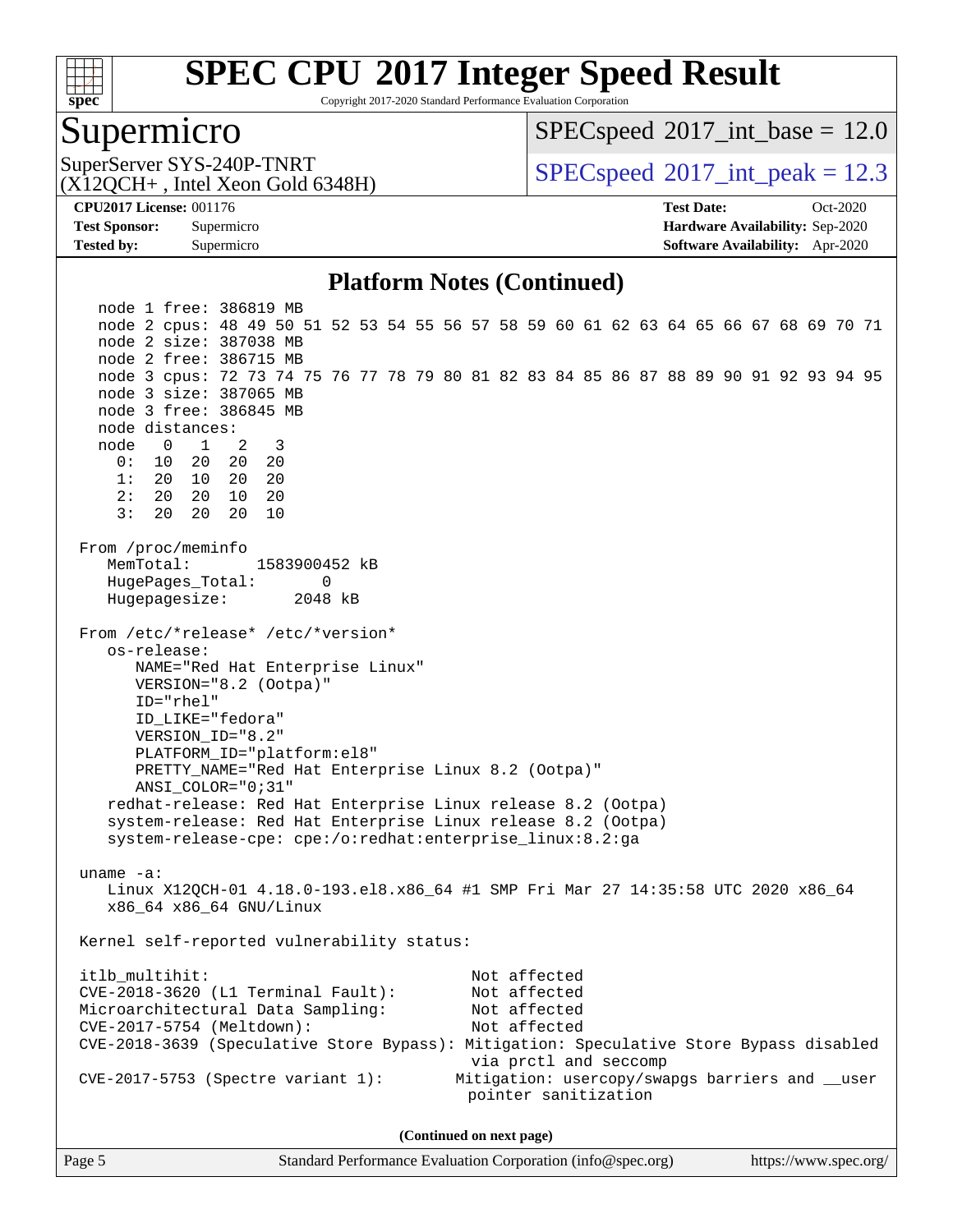

Copyright 2017-2020 Standard Performance Evaluation Corporation

#### Supermicro

 $SPECspeed^{\circ}2017\_int\_base = 12.0$  $SPECspeed^{\circ}2017\_int\_base = 12.0$ 

 $(X12OCH+$ , Intel Xeon Gold 6348H)

SuperServer SYS-240P-TNRT  $SPEC speed^{\circ}2017$  int peak = 12.3

**[Tested by:](http://www.spec.org/auto/cpu2017/Docs/result-fields.html#Testedby)** Supermicro **[Software Availability:](http://www.spec.org/auto/cpu2017/Docs/result-fields.html#SoftwareAvailability)** Apr-2020

**[CPU2017 License:](http://www.spec.org/auto/cpu2017/Docs/result-fields.html#CPU2017License)** 001176 **[Test Date:](http://www.spec.org/auto/cpu2017/Docs/result-fields.html#TestDate)** Oct-2020 **[Test Sponsor:](http://www.spec.org/auto/cpu2017/Docs/result-fields.html#TestSponsor)** Supermicro **[Hardware Availability:](http://www.spec.org/auto/cpu2017/Docs/result-fields.html#HardwareAvailability)** Sep-2020

#### **[Platform Notes \(Continued\)](http://www.spec.org/auto/cpu2017/Docs/result-fields.html#PlatformNotes)**

 CVE-2017-5715 (Spectre variant 2): Mitigation: Enhanced IBRS, IBPB: conditional, RSB filling<br>Not affected

run-level 3 Oct 3 22:07

tsx\_async\_abort:

 SPEC is set to: /home/cpu2017 Filesystem Type Size Used Avail Use% Mounted on /dev/mapper/rhel-home xfs 125G 111G 14G 89% /home

 From /sys/devices/virtual/dmi/id BIOS: American Megatrends International, LLC. 1.0 09/02/2020 Vendor: Supermicro Product: Super Server Product Family: Family Serial: 0123456789

 Additional information from dmidecode follows. WARNING: Use caution when you interpret this section. The 'dmidecode' program reads system data which is "intended to allow hardware to be accurately determined", but the intent may not be met, as there are frequent changes to hardware, firmware, and the "DMTF SMBIOS" standard. Memory:

48x Samsung M393A4K40DB3-CWE 32 GB 2 rank 3200

(End of data from sysinfo program)

#### **[Compiler Version Notes](http://www.spec.org/auto/cpu2017/Docs/result-fields.html#CompilerVersionNotes)**

Page 6 Standard Performance Evaluation Corporation [\(info@spec.org\)](mailto:info@spec.org) <https://www.spec.org/> ============================================================================== C | 600.perlbench\_s(base) 602.gcc\_s(base, peak) 605.mcf\_s(base, peak) | 625.x264\_s(base, peak) 657.xz\_s(base, peak) ------------------------------------------------------------------------------ Intel(R) C Compiler for applications running on Intel(R) 64, Version 2021.1 NextGen Build 20200304 Copyright (C) 1985-2020 Intel Corporation. All rights reserved. ------------------------------------------------------------------------------ ============================================================================== C | 600.perlbench s(peak) ------------------------------------------------------------------------------ Intel(R) C Intel(R) 64 Compiler for applications running on Intel(R) 64, Version 19.1.1.217 Build 20200306 Copyright (C) 1985-2020 Intel Corporation. All rights reserved. ------------------------------------------------------------------------------ ============================================================================== **(Continued on next page)**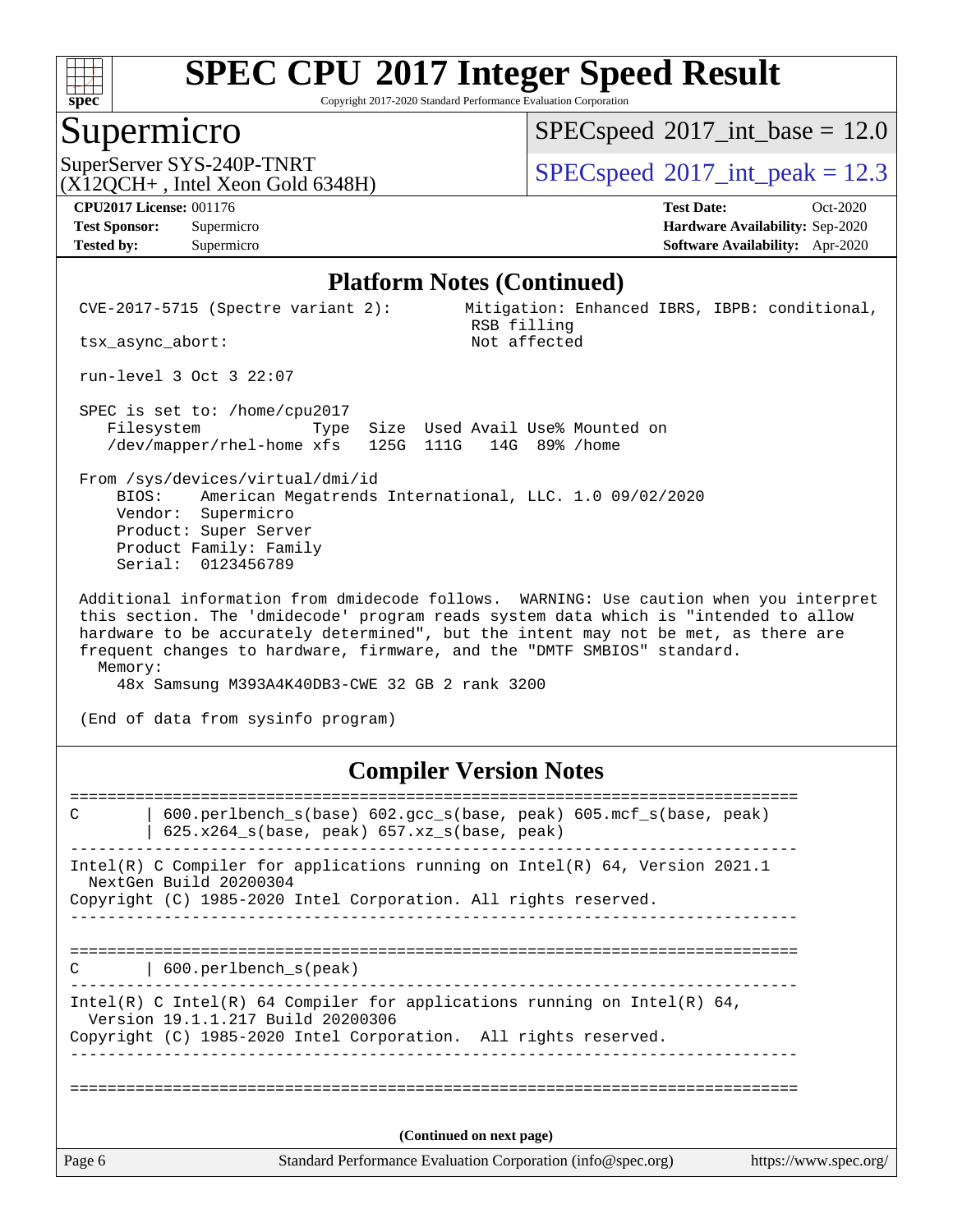

Copyright 2017-2020 Standard Performance Evaluation Corporation

### Supermicro

 $SPEC speed$ <sup>®</sup> $2017$ \_int\_base = 12.0

(X12QCH+ , Intel Xeon Gold 6348H)

SuperServer SYS-240P-TNRT  $SPEC speed^{\circ}2017\_int\_peak = 12.3$ 

**[CPU2017 License:](http://www.spec.org/auto/cpu2017/Docs/result-fields.html#CPU2017License)** 001176 **[Test Date:](http://www.spec.org/auto/cpu2017/Docs/result-fields.html#TestDate)** Oct-2020 **[Test Sponsor:](http://www.spec.org/auto/cpu2017/Docs/result-fields.html#TestSponsor)** Supermicro **[Hardware Availability:](http://www.spec.org/auto/cpu2017/Docs/result-fields.html#HardwareAvailability)** Sep-2020 **[Tested by:](http://www.spec.org/auto/cpu2017/Docs/result-fields.html#Testedby)** Supermicro **[Software Availability:](http://www.spec.org/auto/cpu2017/Docs/result-fields.html#SoftwareAvailability)** Apr-2020

#### **[Compiler Version Notes \(Continued\)](http://www.spec.org/auto/cpu2017/Docs/result-fields.html#CompilerVersionNotes)**

| 600.perlbench_s(base) 602.gcc_s(base, peak) 605.mcf_s(base, peak)<br>C<br>$625.x264_s(base, peak)$ 657.xz <sub>_S</sub> (base, peak)                                                   |  |  |  |  |  |  |
|----------------------------------------------------------------------------------------------------------------------------------------------------------------------------------------|--|--|--|--|--|--|
| Intel(R) C Compiler for applications running on Intel(R) $64$ , Version 2021.1<br>NextGen Build 20200304<br>Copyright (C) 1985-2020 Intel Corporation. All rights reserved.            |  |  |  |  |  |  |
|                                                                                                                                                                                        |  |  |  |  |  |  |
| $\vert$ 600.perlbench s(peak)<br>C                                                                                                                                                     |  |  |  |  |  |  |
| Intel(R) C Intel(R) 64 Compiler for applications running on Intel(R) 64,<br>Version 19.1.1.217 Build 20200306<br>Copyright (C) 1985-2020 Intel Corporation. All rights reserved.       |  |  |  |  |  |  |
|                                                                                                                                                                                        |  |  |  |  |  |  |
| 620.omnetpp s(base, peak) 623.xalancbmk s(base, peak)<br>$C++$<br>631.deepsjeng_s(base, peak) 641.leela_s(base, peak)                                                                  |  |  |  |  |  |  |
| Intel(R) $C++$ Compiler for applications running on Intel(R) 64, Version 2021.1<br>NextGen Build 20200304<br>Copyright (C) 1985-2020 Intel Corporation. All rights reserved.           |  |  |  |  |  |  |
|                                                                                                                                                                                        |  |  |  |  |  |  |
| Fortran   $648$ . exchange2 $s$ (base, peak)                                                                                                                                           |  |  |  |  |  |  |
| Intel(R) Fortran Intel(R) 64 Compiler for applications running on Intel(R)<br>64, Version 19.1.1.217 Build 20200306<br>Copyright (C) 1985-2020 Intel Corporation. All rights reserved. |  |  |  |  |  |  |
|                                                                                                                                                                                        |  |  |  |  |  |  |

### **[Base Compiler Invocation](http://www.spec.org/auto/cpu2017/Docs/result-fields.html#BaseCompilerInvocation)**

[C benchmarks](http://www.spec.org/auto/cpu2017/Docs/result-fields.html#Cbenchmarks): [icc](http://www.spec.org/cpu2017/results/res2020q4/cpu2017-20201012-24185.flags.html#user_CCbase_intel_icc_66fc1ee009f7361af1fbd72ca7dcefbb700085f36577c54f309893dd4ec40d12360134090235512931783d35fd58c0460139e722d5067c5574d8eaf2b3e37e92)

[C++ benchmarks:](http://www.spec.org/auto/cpu2017/Docs/result-fields.html#CXXbenchmarks) [icpc](http://www.spec.org/cpu2017/results/res2020q4/cpu2017-20201012-24185.flags.html#user_CXXbase_intel_icpc_c510b6838c7f56d33e37e94d029a35b4a7bccf4766a728ee175e80a419847e808290a9b78be685c44ab727ea267ec2f070ec5dc83b407c0218cded6866a35d07)

[Fortran benchmarks](http://www.spec.org/auto/cpu2017/Docs/result-fields.html#Fortranbenchmarks): [ifort](http://www.spec.org/cpu2017/results/res2020q4/cpu2017-20201012-24185.flags.html#user_FCbase_intel_ifort_8111460550e3ca792625aed983ce982f94888b8b503583aa7ba2b8303487b4d8a21a13e7191a45c5fd58ff318f48f9492884d4413fa793fd88dd292cad7027ca)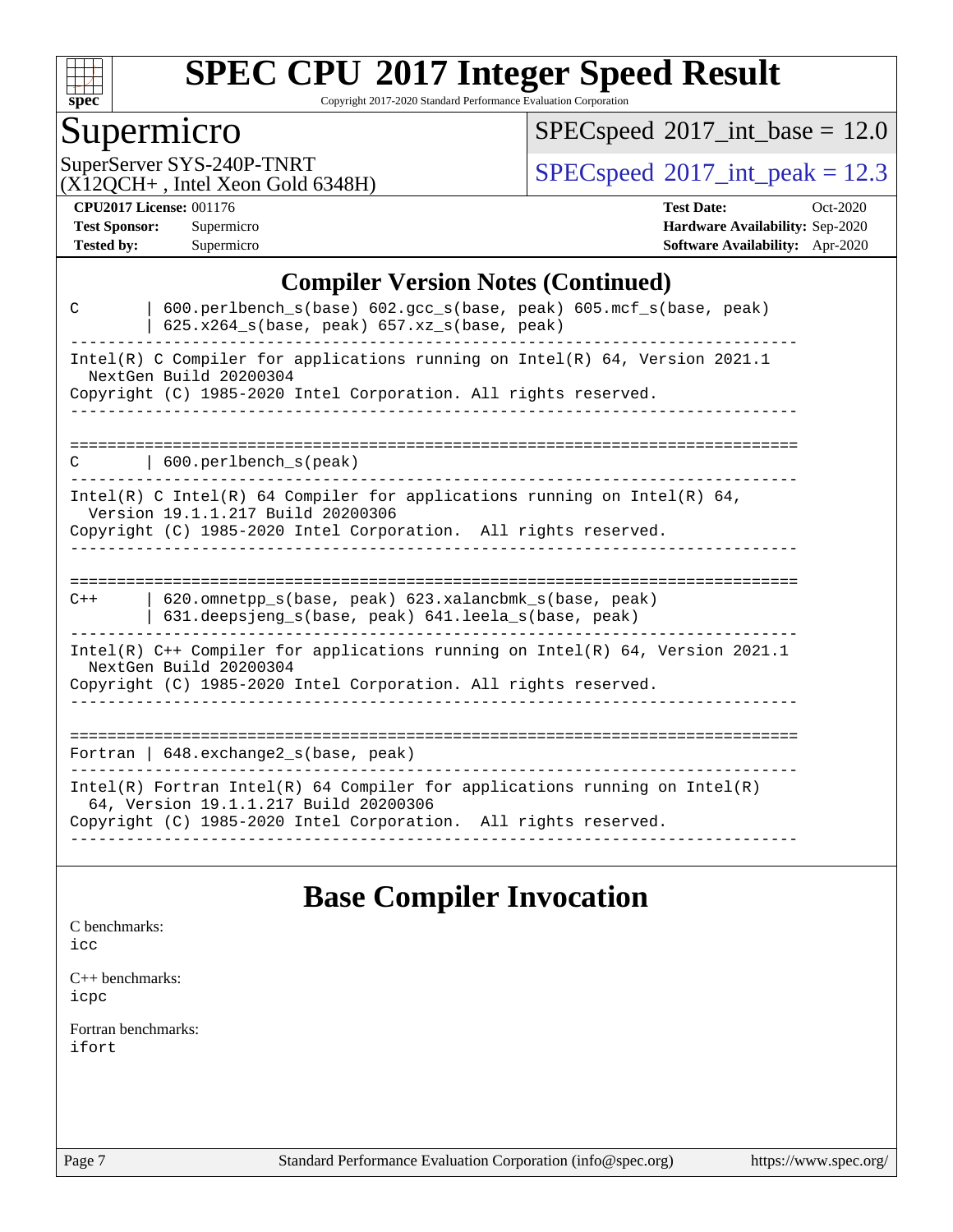

Copyright 2017-2020 Standard Performance Evaluation Corporation

#### Supermicro

 $SPECspeed^{\circ}2017\_int\_base = 12.0$  $SPECspeed^{\circ}2017\_int\_base = 12.0$ 

 $(X12OCH+$ , Intel Xeon Gold 6348H)

SuperServer SYS-240P-TNRT <br> $SPEC speed^{\circ}2017$ \_int\_peak = 12.3

**[CPU2017 License:](http://www.spec.org/auto/cpu2017/Docs/result-fields.html#CPU2017License)** 001176 **[Test Date:](http://www.spec.org/auto/cpu2017/Docs/result-fields.html#TestDate)** Oct-2020 **[Test Sponsor:](http://www.spec.org/auto/cpu2017/Docs/result-fields.html#TestSponsor)** Supermicro **[Hardware Availability:](http://www.spec.org/auto/cpu2017/Docs/result-fields.html#HardwareAvailability)** Sep-2020 **[Tested by:](http://www.spec.org/auto/cpu2017/Docs/result-fields.html#Testedby)** Supermicro **[Software Availability:](http://www.spec.org/auto/cpu2017/Docs/result-fields.html#SoftwareAvailability)** Apr-2020

## **[Base Portability Flags](http://www.spec.org/auto/cpu2017/Docs/result-fields.html#BasePortabilityFlags)**

 600.perlbench\_s: [-DSPEC\\_LP64](http://www.spec.org/cpu2017/results/res2020q4/cpu2017-20201012-24185.flags.html#b600.perlbench_s_basePORTABILITY_DSPEC_LP64) [-DSPEC\\_LINUX\\_X64](http://www.spec.org/cpu2017/results/res2020q4/cpu2017-20201012-24185.flags.html#b600.perlbench_s_baseCPORTABILITY_DSPEC_LINUX_X64)  $602.\text{gcc}\$ s:  $-DSPEC$  LP64 605.mcf\_s: [-DSPEC\\_LP64](http://www.spec.org/cpu2017/results/res2020q4/cpu2017-20201012-24185.flags.html#suite_basePORTABILITY605_mcf_s_DSPEC_LP64) 620.omnetpp\_s: [-DSPEC\\_LP64](http://www.spec.org/cpu2017/results/res2020q4/cpu2017-20201012-24185.flags.html#suite_basePORTABILITY620_omnetpp_s_DSPEC_LP64) 623.xalancbmk\_s: [-DSPEC\\_LP64](http://www.spec.org/cpu2017/results/res2020q4/cpu2017-20201012-24185.flags.html#suite_basePORTABILITY623_xalancbmk_s_DSPEC_LP64) [-DSPEC\\_LINUX](http://www.spec.org/cpu2017/results/res2020q4/cpu2017-20201012-24185.flags.html#b623.xalancbmk_s_baseCXXPORTABILITY_DSPEC_LINUX) 625.x264\_s: [-DSPEC\\_LP64](http://www.spec.org/cpu2017/results/res2020q4/cpu2017-20201012-24185.flags.html#suite_basePORTABILITY625_x264_s_DSPEC_LP64) 631.deepsjeng\_s: [-DSPEC\\_LP64](http://www.spec.org/cpu2017/results/res2020q4/cpu2017-20201012-24185.flags.html#suite_basePORTABILITY631_deepsjeng_s_DSPEC_LP64) 641.leela\_s: [-DSPEC\\_LP64](http://www.spec.org/cpu2017/results/res2020q4/cpu2017-20201012-24185.flags.html#suite_basePORTABILITY641_leela_s_DSPEC_LP64) 648.exchange2\_s: [-DSPEC\\_LP64](http://www.spec.org/cpu2017/results/res2020q4/cpu2017-20201012-24185.flags.html#suite_basePORTABILITY648_exchange2_s_DSPEC_LP64) 657.xz\_s: [-DSPEC\\_LP64](http://www.spec.org/cpu2017/results/res2020q4/cpu2017-20201012-24185.flags.html#suite_basePORTABILITY657_xz_s_DSPEC_LP64)

## **[Base Optimization Flags](http://www.spec.org/auto/cpu2017/Docs/result-fields.html#BaseOptimizationFlags)**

#### [C benchmarks](http://www.spec.org/auto/cpu2017/Docs/result-fields.html#Cbenchmarks):

```
-m64 -qnextgen -std=c11
-Wl,-plugin-opt=-x86-branches-within-32B-boundaries -Wl,-z,muldefs
-xCORE-AVX512 -O3 -ffast-math -flto -mfpmath=sse -funroll-loops
-fuse-ld=gold -qopt-mem-layout-trans=4 -fopenmp -DSPEC_OPENMP
-L/usr/local/jemalloc64-5.0.1/lib -ljemalloc
```
#### [C++ benchmarks:](http://www.spec.org/auto/cpu2017/Docs/result-fields.html#CXXbenchmarks)

```
-m64 -qnextgen -Wl,-plugin-opt=-x86-branches-within-32B-boundaries
-Wl,-z,muldefs -xCORE-AVX512 -O3 -ffast-math -flto -mfpmath=sse
-funroll-loops -fuse-ld=gold -qopt-mem-layout-trans=4
-L/usr/local/IntelCompiler19/compilers_and_libraries_2020.1.217/linux/compiler/lib/intel64_lin
-lqkmalloc
```
#### [Fortran benchmarks:](http://www.spec.org/auto/cpu2017/Docs/result-fields.html#Fortranbenchmarks)

```
-m64 -Wl,-plugin-opt=-x86-branches-within-32B-boundaries -xCORE-AVX512
-O3 -ipo -no-prec-div -qopt-mem-layout-trans=4
-nostandard-realloc-lhs -align array32byte
-mbranches-within-32B-boundaries
```
## **[Peak Compiler Invocation](http://www.spec.org/auto/cpu2017/Docs/result-fields.html#PeakCompilerInvocation)**

[C benchmarks](http://www.spec.org/auto/cpu2017/Docs/result-fields.html#Cbenchmarks): [icc](http://www.spec.org/cpu2017/results/res2020q4/cpu2017-20201012-24185.flags.html#user_CCpeak_intel_icc_66fc1ee009f7361af1fbd72ca7dcefbb700085f36577c54f309893dd4ec40d12360134090235512931783d35fd58c0460139e722d5067c5574d8eaf2b3e37e92)

[C++ benchmarks:](http://www.spec.org/auto/cpu2017/Docs/result-fields.html#CXXbenchmarks) [icpc](http://www.spec.org/cpu2017/results/res2020q4/cpu2017-20201012-24185.flags.html#user_CXXpeak_intel_icpc_c510b6838c7f56d33e37e94d029a35b4a7bccf4766a728ee175e80a419847e808290a9b78be685c44ab727ea267ec2f070ec5dc83b407c0218cded6866a35d07)

**(Continued on next page)**

Page 8 Standard Performance Evaluation Corporation [\(info@spec.org\)](mailto:info@spec.org) <https://www.spec.org/>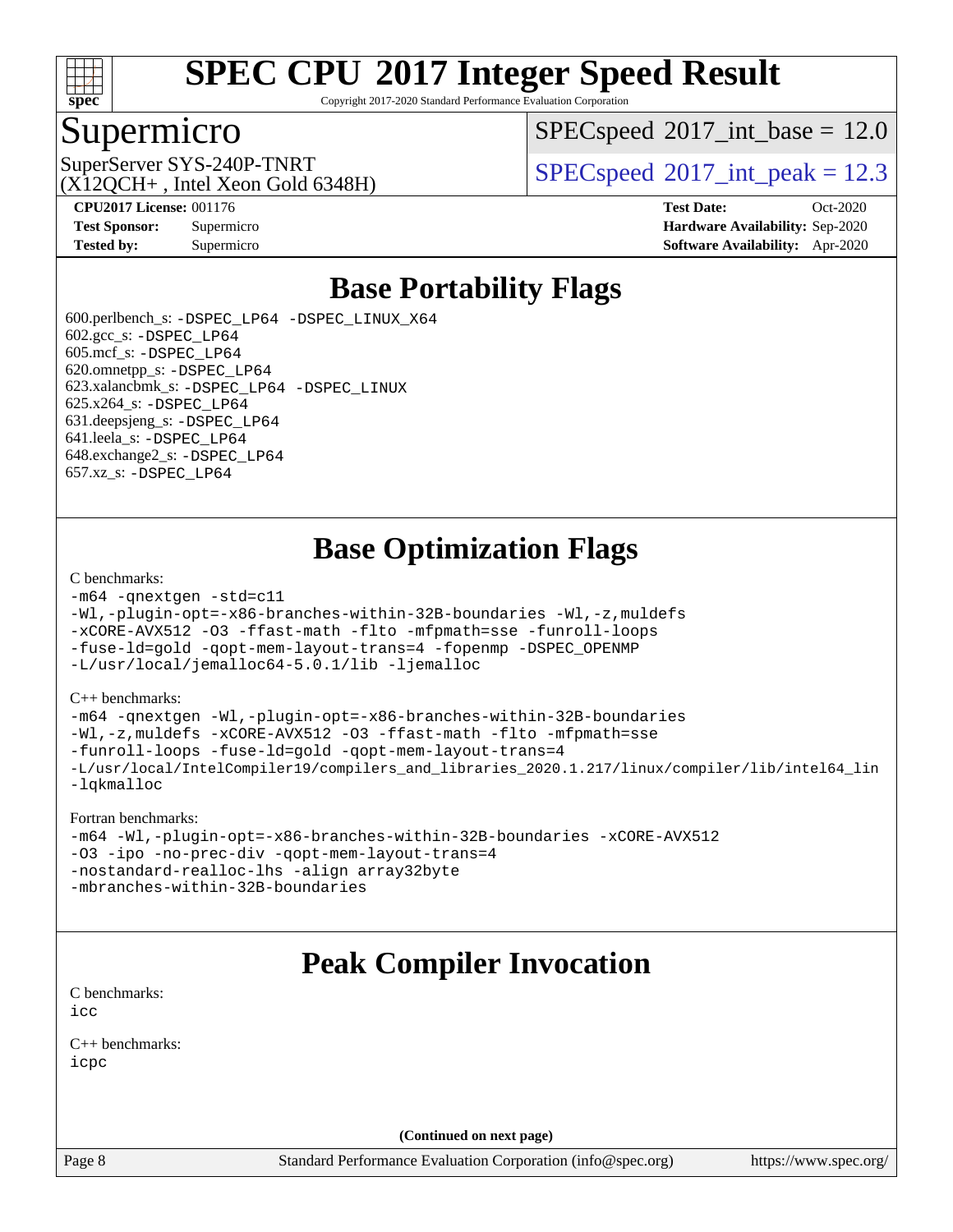

Copyright 2017-2020 Standard Performance Evaluation Corporation

#### Supermicro

 $SPECspeed^{\circ}2017\_int\_base = 12.0$  $SPECspeed^{\circ}2017\_int\_base = 12.0$ 

 $(X12OCH+$ , Intel Xeon Gold 6348H)

SuperServer SYS-240P-TNRT  $SUS - 240P$ -TNRT  $SPEC speed^{\circ}2017$  int peak = 12.3

**[CPU2017 License:](http://www.spec.org/auto/cpu2017/Docs/result-fields.html#CPU2017License)** 001176 **[Test Date:](http://www.spec.org/auto/cpu2017/Docs/result-fields.html#TestDate)** Oct-2020 **[Test Sponsor:](http://www.spec.org/auto/cpu2017/Docs/result-fields.html#TestSponsor)** Supermicro **[Hardware Availability:](http://www.spec.org/auto/cpu2017/Docs/result-fields.html#HardwareAvailability)** Sep-2020 **[Tested by:](http://www.spec.org/auto/cpu2017/Docs/result-fields.html#Testedby)** Supermicro **[Software Availability:](http://www.spec.org/auto/cpu2017/Docs/result-fields.html#SoftwareAvailability)** Apr-2020

## **[Peak Compiler Invocation \(Continued\)](http://www.spec.org/auto/cpu2017/Docs/result-fields.html#PeakCompilerInvocation)**

[Fortran benchmarks](http://www.spec.org/auto/cpu2017/Docs/result-fields.html#Fortranbenchmarks):

[ifort](http://www.spec.org/cpu2017/results/res2020q4/cpu2017-20201012-24185.flags.html#user_FCpeak_intel_ifort_8111460550e3ca792625aed983ce982f94888b8b503583aa7ba2b8303487b4d8a21a13e7191a45c5fd58ff318f48f9492884d4413fa793fd88dd292cad7027ca)

### **[Peak Portability Flags](http://www.spec.org/auto/cpu2017/Docs/result-fields.html#PeakPortabilityFlags)**

 600.perlbench\_s: [-DSPEC\\_LP64](http://www.spec.org/cpu2017/results/res2020q4/cpu2017-20201012-24185.flags.html#b600.perlbench_s_peakPORTABILITY_DSPEC_LP64) [-DSPEC\\_LINUX\\_X64](http://www.spec.org/cpu2017/results/res2020q4/cpu2017-20201012-24185.flags.html#b600.perlbench_s_peakCPORTABILITY_DSPEC_LINUX_X64) 602.gcc\_s: [-DSPEC\\_LP64](http://www.spec.org/cpu2017/results/res2020q4/cpu2017-20201012-24185.flags.html#suite_peakCCLD602_gcc_s_DSPEC_LP64)(\*) [-DSPEC\\_LP64](http://www.spec.org/cpu2017/results/res2020q4/cpu2017-20201012-24185.flags.html#suite_peakPORTABILITY602_gcc_s_DSPEC_LP64) 605.mcf\_s: [-DSPEC\\_LP64](http://www.spec.org/cpu2017/results/res2020q4/cpu2017-20201012-24185.flags.html#suite_peakPORTABILITY605_mcf_s_DSPEC_LP64) 620.omnetpp\_s: [-DSPEC\\_LP64](http://www.spec.org/cpu2017/results/res2020q4/cpu2017-20201012-24185.flags.html#suite_peakPORTABILITY620_omnetpp_s_DSPEC_LP64) 623.xalancbmk\_s: [-DSPEC\\_LP64](http://www.spec.org/cpu2017/results/res2020q4/cpu2017-20201012-24185.flags.html#suite_peakPORTABILITY623_xalancbmk_s_DSPEC_LP64) [-DSPEC\\_LINUX](http://www.spec.org/cpu2017/results/res2020q4/cpu2017-20201012-24185.flags.html#b623.xalancbmk_s_peakCXXPORTABILITY_DSPEC_LINUX) 625.x264\_s: [-DSPEC\\_LP64](http://www.spec.org/cpu2017/results/res2020q4/cpu2017-20201012-24185.flags.html#suite_peakPORTABILITY625_x264_s_DSPEC_LP64) 631.deepsjeng\_s: [-DSPEC\\_LP64](http://www.spec.org/cpu2017/results/res2020q4/cpu2017-20201012-24185.flags.html#suite_peakPORTABILITY631_deepsjeng_s_DSPEC_LP64) 641.leela\_s: [-DSPEC\\_LP64](http://www.spec.org/cpu2017/results/res2020q4/cpu2017-20201012-24185.flags.html#suite_peakPORTABILITY641_leela_s_DSPEC_LP64) 648.exchange2\_s: [-DSPEC\\_LP64](http://www.spec.org/cpu2017/results/res2020q4/cpu2017-20201012-24185.flags.html#suite_peakPORTABILITY648_exchange2_s_DSPEC_LP64) 657.xz\_s: [-DSPEC\\_LP64](http://www.spec.org/cpu2017/results/res2020q4/cpu2017-20201012-24185.flags.html#suite_peakPORTABILITY657_xz_s_DSPEC_LP64)

(\*) Indicates a portability flag that was found in a non-portability variable.

## **[Peak Optimization Flags](http://www.spec.org/auto/cpu2017/Docs/result-fields.html#PeakOptimizationFlags)**

[C benchmarks](http://www.spec.org/auto/cpu2017/Docs/result-fields.html#Cbenchmarks):

```
 600.perlbench_s: -Wl,-z,muldefs -prof-gen(pass 1) -prof-use(pass 2)
-xCORE-AVX512 -ipo -O3 -no-prec-div
-qopt-mem-layout-trans=4 -fno-strict-overflow
-mbranches-within-32B-boundaries
-L/usr/local/jemalloc64-5.0.1/lib -ljemalloc
```
 602.gcc\_s: [-m64](http://www.spec.org/cpu2017/results/res2020q4/cpu2017-20201012-24185.flags.html#user_peakCCLD602_gcc_s_m64-icc) [-qnextgen](http://www.spec.org/cpu2017/results/res2020q4/cpu2017-20201012-24185.flags.html#user_peakCCLD602_gcc_s_f-qnextgen) [-std=c11](http://www.spec.org/cpu2017/results/res2020q4/cpu2017-20201012-24185.flags.html#user_peakCCLD602_gcc_s_std-icc-std_0e1c27790398a4642dfca32ffe6c27b5796f9c2d2676156f2e42c9c44eaad0c049b1cdb667a270c34d979996257aeb8fc440bfb01818dbc9357bd9d174cb8524) [-fuse-ld=gold](http://www.spec.org/cpu2017/results/res2020q4/cpu2017-20201012-24185.flags.html#user_peakCCLD602_gcc_s_f-fuse-ld_920b3586e2b8c6e0748b9c84fa9b744736ba725a32cab14ad8f3d4ad28eecb2f59d1144823d2e17006539a88734fe1fc08fc3035f7676166309105a78aaabc32) [-Wl,-plugin-opt=-x86-branches-within-32B-boundaries](http://www.spec.org/cpu2017/results/res2020q4/cpu2017-20201012-24185.flags.html#user_peakLDFLAGS602_gcc_s_f-x86-branches-within-32B-boundaries_0098b4e4317ae60947b7b728078a624952a08ac37a3c797dfb4ffeb399e0c61a9dd0f2f44ce917e9361fb9076ccb15e7824594512dd315205382d84209e912f3) [-Wl,-z,muldefs](http://www.spec.org/cpu2017/results/res2020q4/cpu2017-20201012-24185.flags.html#user_peakEXTRA_LDFLAGS602_gcc_s_link_force_multiple1_b4cbdb97b34bdee9ceefcfe54f4c8ea74255f0b02a4b23e853cdb0e18eb4525ac79b5a88067c842dd0ee6996c24547a27a4b99331201badda8798ef8a743f577) [-fprofile-generate](http://www.spec.org/cpu2017/results/res2020q4/cpu2017-20201012-24185.flags.html#user_peakPASS1_CFLAGSPASS1_LDFLAGS602_gcc_s_fprofile-generate)(pass 1) [-fprofile-use=default.profdata](http://www.spec.org/cpu2017/results/res2020q4/cpu2017-20201012-24185.flags.html#user_peakPASS2_CFLAGSPASS2_LDFLAGS602_gcc_s_fprofile-use_56aeee182b92ec249f9670f17c9b8e7d83fe2d25538e35a2cf64c434b579a2235a8b8fc66ef5678d24461366bbab9d486c870d8a72905233fc08e43eefe3cd80)(pass 2) [-xCORE-AVX512](http://www.spec.org/cpu2017/results/res2020q4/cpu2017-20201012-24185.flags.html#user_peakCOPTIMIZEPASS1_CFLAGSPASS1_LDFLAGS602_gcc_s_f-xCORE-AVX512) [-flto](http://www.spec.org/cpu2017/results/res2020q4/cpu2017-20201012-24185.flags.html#user_peakCOPTIMIZEPASS1_CFLAGSPASS1_LDFLAGS602_gcc_s_f-flto) [-Ofast](http://www.spec.org/cpu2017/results/res2020q4/cpu2017-20201012-24185.flags.html#user_peakPASS1_CFLAGSPASS1_LDFLAGS602_gcc_s_f-Ofast)(pass 1) [-O3](http://www.spec.org/cpu2017/results/res2020q4/cpu2017-20201012-24185.flags.html#user_peakCOPTIMIZE602_gcc_s_f-O3) [-ffast-math](http://www.spec.org/cpu2017/results/res2020q4/cpu2017-20201012-24185.flags.html#user_peakCOPTIMIZE602_gcc_s_f-ffast-math) [-qopt-mem-layout-trans=4](http://www.spec.org/cpu2017/results/res2020q4/cpu2017-20201012-24185.flags.html#user_peakCOPTIMIZE602_gcc_s_f-qopt-mem-layout-trans_fa39e755916c150a61361b7846f310bcdf6f04e385ef281cadf3647acec3f0ae266d1a1d22d972a7087a248fd4e6ca390a3634700869573d231a252c784941a8) [-L/usr/local/jemalloc64-5.0.1/lib](http://www.spec.org/cpu2017/results/res2020q4/cpu2017-20201012-24185.flags.html#user_peakEXTRA_LIBS602_gcc_s_jemalloc_link_path64_1_cc289568b1a6c0fd3b62c91b824c27fcb5af5e8098e6ad028160d21144ef1b8aef3170d2acf0bee98a8da324cfe4f67d0a3d0c4cc4673d993d694dc2a0df248b) [-ljemalloc](http://www.spec.org/cpu2017/results/res2020q4/cpu2017-20201012-24185.flags.html#user_peakEXTRA_LIBS602_gcc_s_jemalloc_link_lib_d1249b907c500fa1c0672f44f562e3d0f79738ae9e3c4a9c376d49f265a04b9c99b167ecedbf6711b3085be911c67ff61f150a17b3472be731631ba4d0471706)

 $605.\text{mcf}\text{ s}:$  basepeak = yes

```
 625.x264_s: -m64 -qnextgen -std=c11
-Wl,-plugin-opt=-x86-branches-within-32B-boundaries
-Wl,-z,muldefs -xCORE-AVX512 -flto -O3 -ffast-math
-fuse-ld=gold -qopt-mem-layout-trans=4 -fno-alias
-L/usr/local/jemalloc64-5.0.1/lib -ljemalloc
```
**(Continued on next page)**